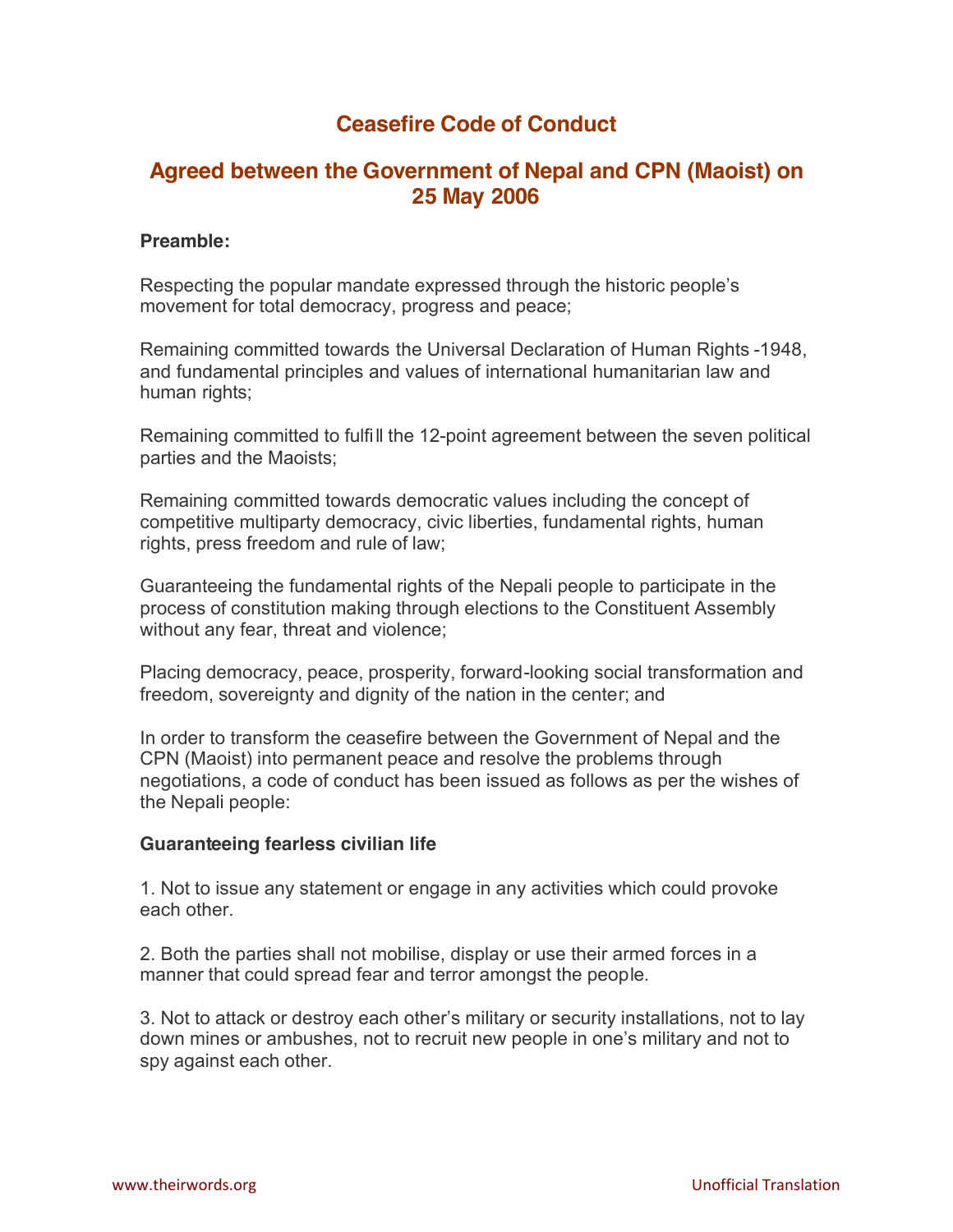4. Both sides will extend mutual cooperation in order to maintain peace and security.

5. Discussion and understanding will be made as per need regarding the issue of management of arms and armed personnel.

### **Creating an environment of trust among the people**

6. Both the parties will not participate in public meetings, conference or any other political activities in combat dresses or along with arms.

7. No hindrance will be made from either side for political activists and members of social organisations to move around the country and express their views, organise meetings or engage in their organisational works. They will not be subject to any mental or physical pressure.

On basic services to the people and development activities

8. During the period of ceasefire, activities like `bandh' (general strike) and `chakka jam' (transport strike) will not be organised, but peaceful demonstrations may be organised.

9. Essential services and facilities to the people will be allowed to operate without any disruption.

10. Not to create hurdles in undertaking regular development works peacefully and other works aimed at people's benefit.

11. Transportation of items like food, medicines, materials used in development woks and daily utility items will not be obstructed or banned.

12. Both the parties will create an environment for the smooth functioning of schools, colleges and universities, hospitals, health centres and industrial institutions.

#### **Cooperation from media for peace talks**

13. Use civilised and dignified language while disseminating information about ceasefire, code of conduct and the peace process and other political activities.

14. Nobody should issue statements through media in a manner, which could hamper the talks and peace process.

Not to collect donation and other financial assistance forcefully